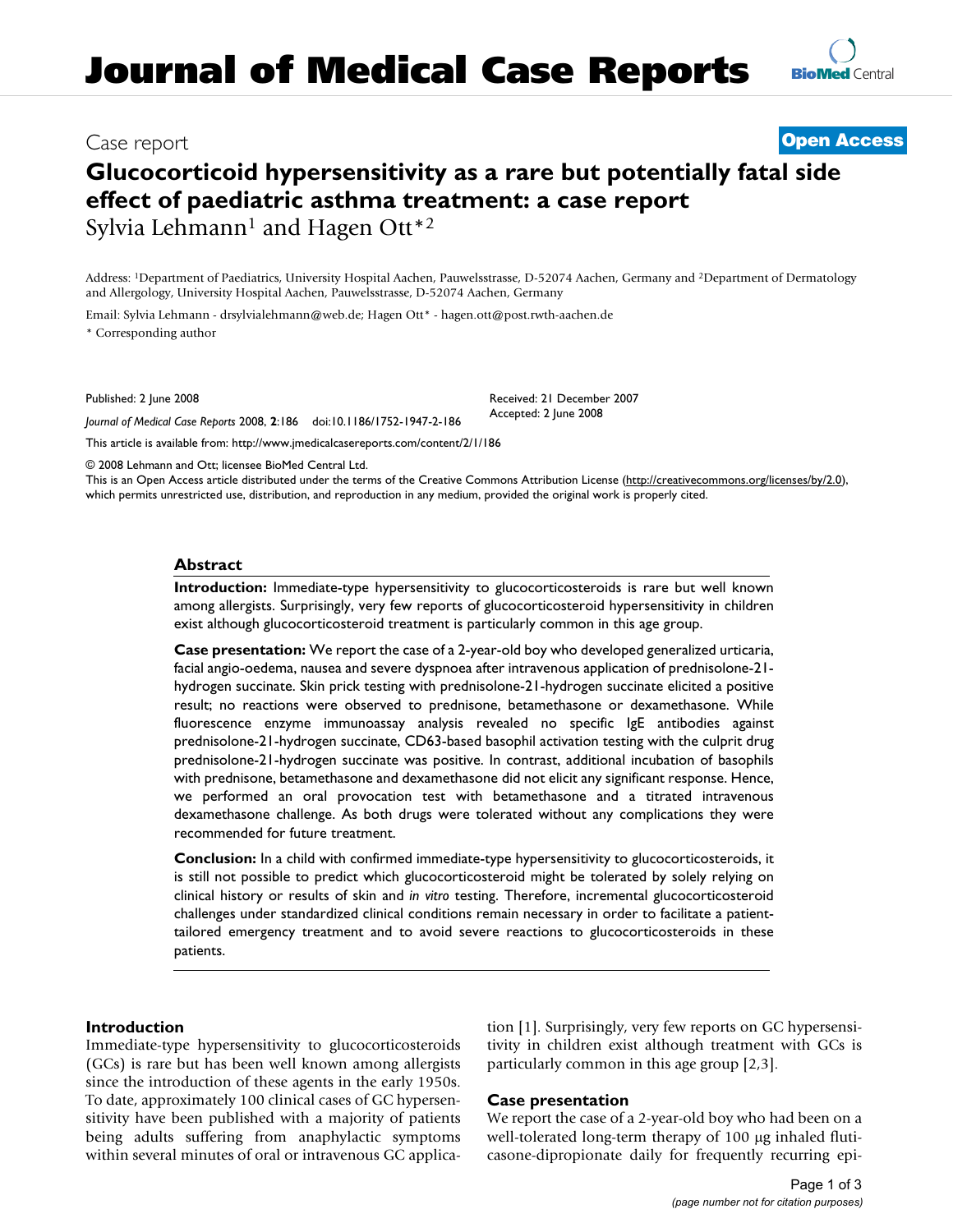sodes of asthmatic exacerbations. He had intermittently received prednisone suppositories (Rectodelt™) for acute bronchopulmonary obstruction with no occurrence of adverse events and had never been given any other glucocorticoid preparations. However, a few weeks before presentation to our department, the patient was admitted to another hospital because of severe bronchospasm. As neither inhalant bronchodilators nor 100 mg of rectally applied prednisone resulted in any significant symptom relief, 50 mg of prednisolone-21-hydrogen succinate (PSH) (Solu-Decortin™) was administered intravenously. Within a few minutes the boy developed generalized urticaria, facial angio-oedema, nausea and severe dyspnoea requiring nasal oxygen supplementation. PSH medication was interrupted and symptoms spontaneously resolved within 30 minutes.

Upon presentation at our department of Paediatric Allergology following a 3-week wash-out period, the boy was in good health and we performed skin prick testing with a panel of commercially available glucocorticoids according to European Academy of Allergology and Clinical Immunology guidelines [4]. Briefly, each drug was prepared according to the manufacturer's recommendations and the respective test reagent was diluted with sterile physiologic saline solution. Epidermal testing was performed with titrated dilutions (1:100 to 1:10) and, if negative, with the pure reagent. As the drug preparation under investigation only contained the active ingredient (PSH) no further skin prick tests with additives or other excipients were initiated.

Testing with PSH at a dilution of 1:10 elicited a positive result (wheal diameter 6 mm), whereas no reactions were observed to prednisone (Rectodelt™), betamethasone (Celestamine N liquidum™) or dexamethasone (Fortecortin™). While fluorescence enzyme immunoassay (FEIA) analysis revealed no specific IgE antibodies against PSH, CD63-based basophil activation testing with PSH induced a significant increase in CD63-positive basophils as compared with controls. In contrast, additional incubation of basophils with prednisone, betamethasone and dexamethasone did not elicit any significant response.

In order to rule out any further clinically relevant hypersensitivity reactions to other GCs and to provide the patient with a safe GC-based emergency medication, we performed an oral provocation test with betamethasone and a titrated intravenous dexamethasone challenge. As both drugs were tolerated without any complications, they were recommended for further treatment.

#### **Discussion**

The precise pathomechanism of immediate-type hypersensitivity to GCs remains unknown although the majority of authors assume that it is possibly IgE-mediated [3]. While the relevant hapten has not been identified conclusively, the cortisol metabolite glyoxal and the succinate esters of hydrocortisone and methylprednisolone have been pathogenetically implicated. These molecules are thought to possess a particularly high allergenic potential because of their increased water solubility and binding affinity to serum proteins. The clinical relevance of these findings is corroborated by the fact that hydrocortisone and methylprednisolone succinate esters have been reported to be the most common causative agents in patients with GC hypersensitivity [5]. While our patient revealed no cross-reactions with other GCs these have been described previously in other affected individuals, although no specific pattern of cross-reactivity has yet been established [6]. Furthermore, sensitization to additives and other excipients, particularly carboxymethylcellulose, has been observed in patients with GC hypersensitivity [7]. However, in the case of our patient, the applied culprit drug preparation did not contain any additives or excipients according to the information supplied by the manufacturer and the German national drug manual. In addition, the other corticosteroid reagents containing a set of additives were well tolerated during oral provocation testing.

The clinical diagnosis of GC hypersensitivity is still primarily based on a thorough medical history and skin prick testing, while conventional *in vitro* diagnostic tools are thought to have a rather low diagnostic yield. Specific IgE antibodies to corticosteroids and their respective metabolites have only rarely been described in patients with anaphylactic reactions and, as in our patient, a negative FEIA result does not exclude glucocorticoid hypersensitivity. Still, several investigators have recently suggested that the basophil activation test (BAT) might be a helpful tool in drug allergy research complementing routine tests, particularly if no proof of allergen-specific IgE is obtained by routine methods or if no commercially available *in vitro* assays exist [8]. To the best of our knowledge, this is the first report of a positive BAT in a patient with GC hypersensitivity, implying that this *in vitro* diagnostic tool may enhance detection of GC-specific immediate-type sensitization in the future.

#### **Conclusion**

In a child with confirmed immediate-type hypersensitivity to GC, it is still not possible to predict which GC might be tolerated by relying solely on clinical history or results of skin and *in vitro* testing. Hence, incremental GC challenges under standardized clinical conditions remain necessary in order to facilitate a patient-tailored emergency treatment and to avoid severe reactions to GCs in these patients [9].